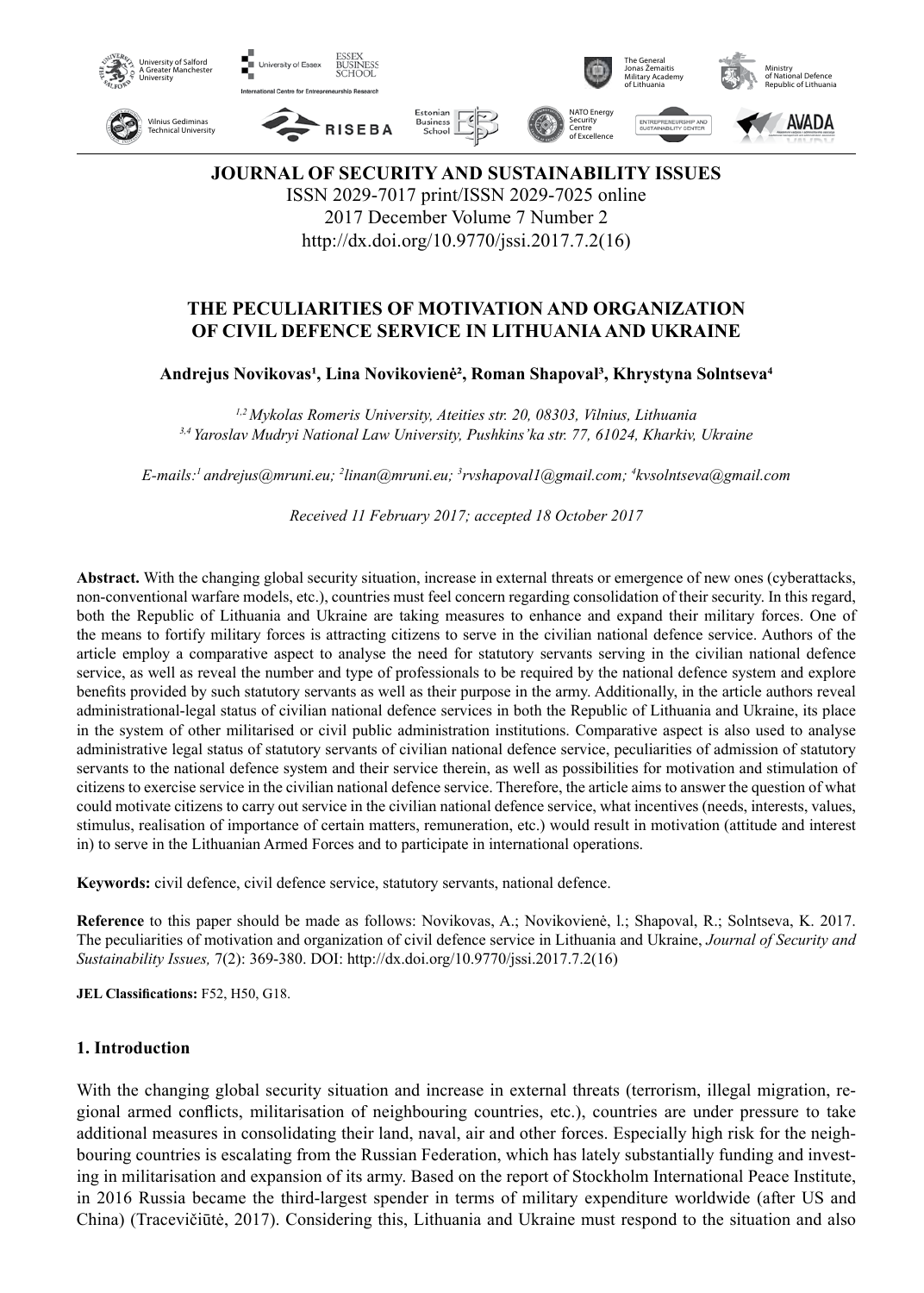strengthen their armed forces as well as increase number of soldiers. The Republic of Lithuania has already taken certain measures in this respect and provided for higher number of soldiers in legislation for the period of 2016-2021. Law on Establishment of Principle Structure of the Army of the Republic of Lithuania in 2016 and Estimated Principal Structure of the Army in 2021, as well as on Approval of Marginal Numbers of Soldiers in the National Defence System and Marginal Number of Statutory Civil Servants in 2016 and 2021 of the Republic of Lithuania (Law No. 2015-10694, 2015) has established general marginal number of soldiers in 2016 from 17.890 to 22.760. This number includes the following: marginal number of professional military service soldiers has increased from 9.500 to 10.100; marginal number of military volunteers and other active reserve soldiers has increased from 4.800 to 6.300; marginal number of cadets has increased from 190 to 270; marginal number of initial mandatory military service soldiers has increased from 3.350 to 4.090 in one year; marginal number of the prepared reserve soldiers participating in exercises and training has increased from 500 to 2.000, while marginal number of statutory civil servants in 2016 has increased from 220 to 280.

In 2021, it is planned to additionally increase number of soldiers and establish general marginal number of soldiers from 23.550 to 30.210. This number includes estimated increase in marginal number of professional military service soldiers from 14.000 to 19.000; marginal number of military volunteers and other active reserve soldiers from 5.500 to 6.300; marginal number of cadets from 200 to 320; marginal number of initial mandatory military service from 3.850 to 4.590 in one year; marginal number of the prepared reserve soldiers participating in exercises and training from 2.000 to 4.000; while estimated increase in marginal number of statutory civil servants in 2021 is from 300 to 360.

Statutory civil servants, carrying out service in civilian national defence service, take a special place in the national defence system. Statutory civil servant (hereinafter – statutory servant) means a person who has concluded civilian national defence service agreement in accordance with the procedures and has been appointed to take position in respective authorities. Civilian national defence service is carried out: 1) in authorities of civilian national defence system, where execution of service functions does not require being a professional military service soldier, but it's mandatory to have expertise and/or experience of service in the national defence system, while nature of the service is subject to statutory relations; 2) in other public authorities; 3) in foreign and international military and defence authorities, where execution of service functions does not require being a professional military service soldier, but it's mandatory to have expertise and/or experience of service in the national defence system, while nature of the service is subject to statutory relations. Statutory civil servants are professionals from other areas (engineers, IT professionals, medics, etc.) and are required by the army for it to efficiently execute its defensive functions.

The need for the army to establish additional civil positions was also identified by the Ministry of National Defence back in 2015 (Ministry of National Defence, 2015). Based on the estimations, Lithuanian army required additional 220 public servants and workers, working under employment contracts, because of rising number of regular initial mandatory military service soldiers, constant increase in number of military exercises and soldiers (including NATO troops), participating the exercises, integration unit for NATO forces in Lithuania as well as other factors. According to the drafters, the need for new positions was mostly related to increase in number of regular initial mandatory military service soldiers. New employees were required to carry out military medical examination, selection and call-up procedures, to arrange food supply, provision and acquisition procedures as well as to ensure other functions.

Demand of professionals from medical area has grown due to significant increase in number of initial mandatory military service soldiers. It was estimated that the beginning of subscription to regular mandatory initial military service from May 2015, MD Jonas Basanavičius Military Medical Service of the Lithuania Army had to examine 2 thousand military subscripts per month, i.e. 100 persons per day. Therefore, military examinations required additional positions to be established, i.e. different healthcare specialists and psychologists. Demand of personal healthcare services has also increased.

According to the drafters, activities related to organisation of feeding conscripts have also expanded. Conscripts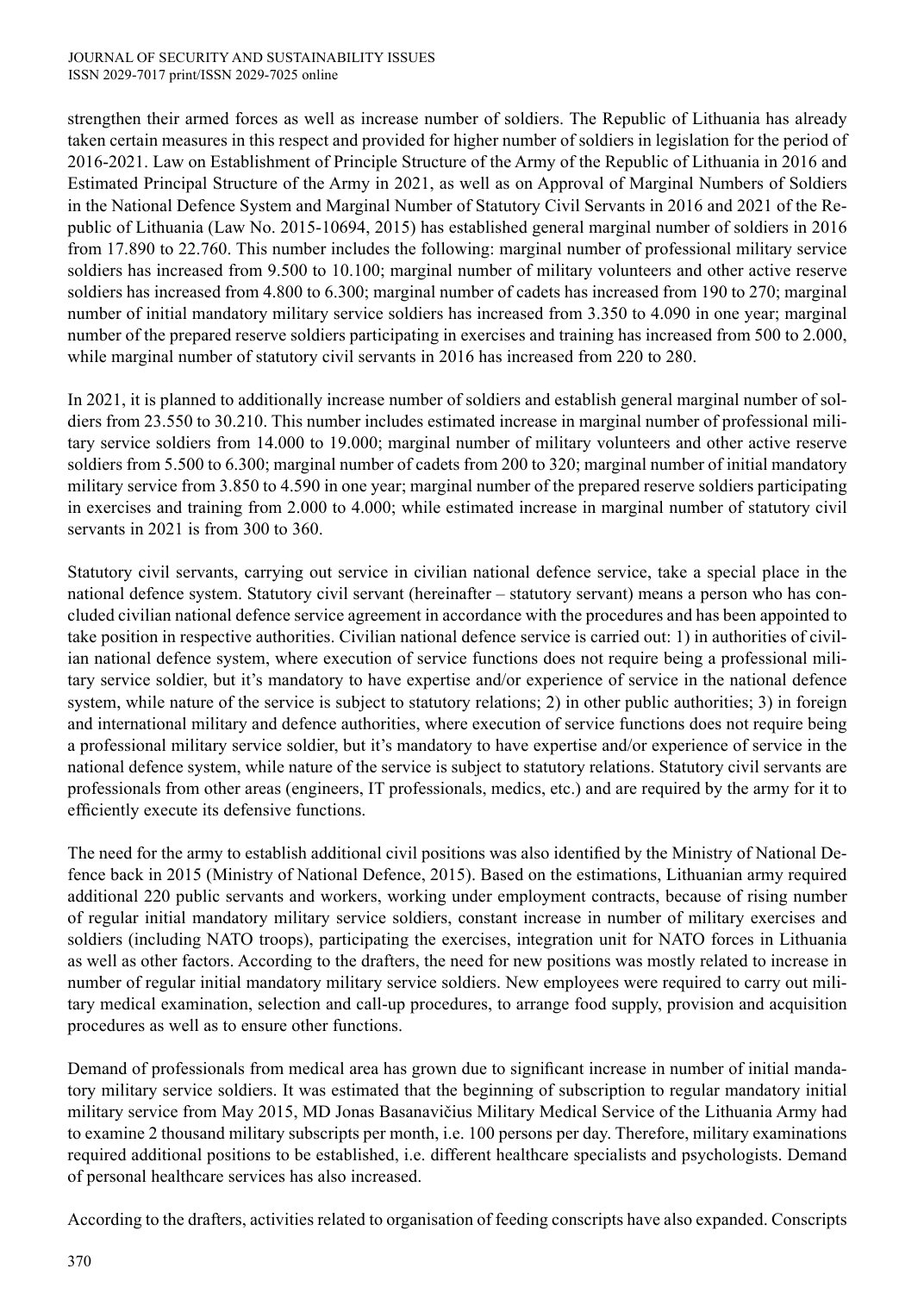had to be fed three times per day (including rest-days and public holidays), therefore military unit canteens had to be renovated and expanded, canteen staff had to be supplemented, as well as cooks, food technologists and additional canteen workers had to be hired. Demand for soldier clothing, equipment, weapons, cartridges, clerical and other goods has increased respectively, while organisation of procedures for provision and acquisition has also expanded and respective increase was observed in storage and accounting of transactions in relation with acquisition of these tangibles (Ministry of National Defence, 2015).

It was also mandatory to ensure hygiene standards for conscripts (washing, hairdressing). Living and everydaylife conditions of soldiers must meet the hygiene standards, therefore there was significant increase in amount of inventory to be washed and scope of utilities. With constant increase in number of military exercises soldiers participating therein (including NATO troops), logistical capabilities had to be developed accordingly: maintenance of infrastructure, feeding and servicing of soldiers. Considering the fact that integration unit for NATO forces has been established in Lithuania, several civil positions have been also established within the unit, i.e. interpreter, infrastructure specialist.

Considering such needs, in 2017 the Ministry of National Defence decided to increase marginal number of statutory public servants, carrying out civilian national defence service, from 240 to 300, and motivated the decision based on the fact that "marginal number of statutory public servants, carrying out civilian national defence service, is consistently increasing, considering the of the national defence system for professionals who have acquired enough expertise and experience for execution of specific defence functions and duties, i.e. such functions and duties that include consolidation of cyber intelligence and counterintelligence, as well as organisation of procedures for acquisition of military equipment and armament" (Ministry of National Defence, 2015)

Generally, Charles Moskos (Moskos, 1977) argued that civil servants were necessary for military forces already forty years ago. In the article he outlined the institutional versus occupational models of the U.S. military, as well as provided a framework to understand the degree to which the military is becoming more like civilian employment (i.e., occupational) or is maintaining its unique characteristics of a profession in arms motivated by notions of selfless service, honour, pride, and duty to contribute to the nation's collective security (i.e., institutional). Several researches have been carried out on this topic, e.g. Ryan Kelty (Kelty, 2009) examined the effects of an all-volunteer force, but even more broadly it questioned the effects on the military of adopting fundamentally 'civilian' characteristics – for example, in relying on the free market for labour, competing for this labour through media and other forms of recruitment, and adjusting standards and regulations to increase retention. In his more recent writings, (Moskos, 2000) suggested that one of the 'civilian' characteristics of the new, post-modern era of the U.S. military is an increased reliance on civilian contractors.

The increasing sophistication of technology wedded to the military has also contributed to the rise in civilian contractors, given that it is often cheaper and easier to hire outside experts to maintain this technology than it is to retain the internal capacity to do so. As such, a mixture of political and economic decisions provided the main motivation for the steep increase in reliance on civilian contactors. In terms of the current Global War on Terror, the increased proportion of civilian contractors being used to execute military missions has been largely a reactive and ad hoc process (Kelty, 2009).

Civilian contractors are identified by the U.S. government (including Department of Defence) as part of the military's 'total force,' often officially referred to as force multipliers. This raises several interesting issues. First, contractors are outsiders (i.e., 'civilians'), yet are considered (at least by the higher leadership through institutional rhetoric) as inside the institution, contributing directly to the mission of the armed forces. Second, contractors are seen as a way to free up service members to focus on their core military (i.e., combat) mission (Bush, 2002; Kennedy et al. 2002; Light 1999). For this to happen, contractors must have the expertise needed to do the jobs they are given, as well as the trust of uniformed military personnel. Put simply, if these conditions are not met, the efficiency and effectiveness of the entire contracting system is at stake. Trust is eroded among service members if they do not view contractors as having the expertise needed for the job, potentially leading service members to circumvent the system and take on additional duties to ensure that the mission is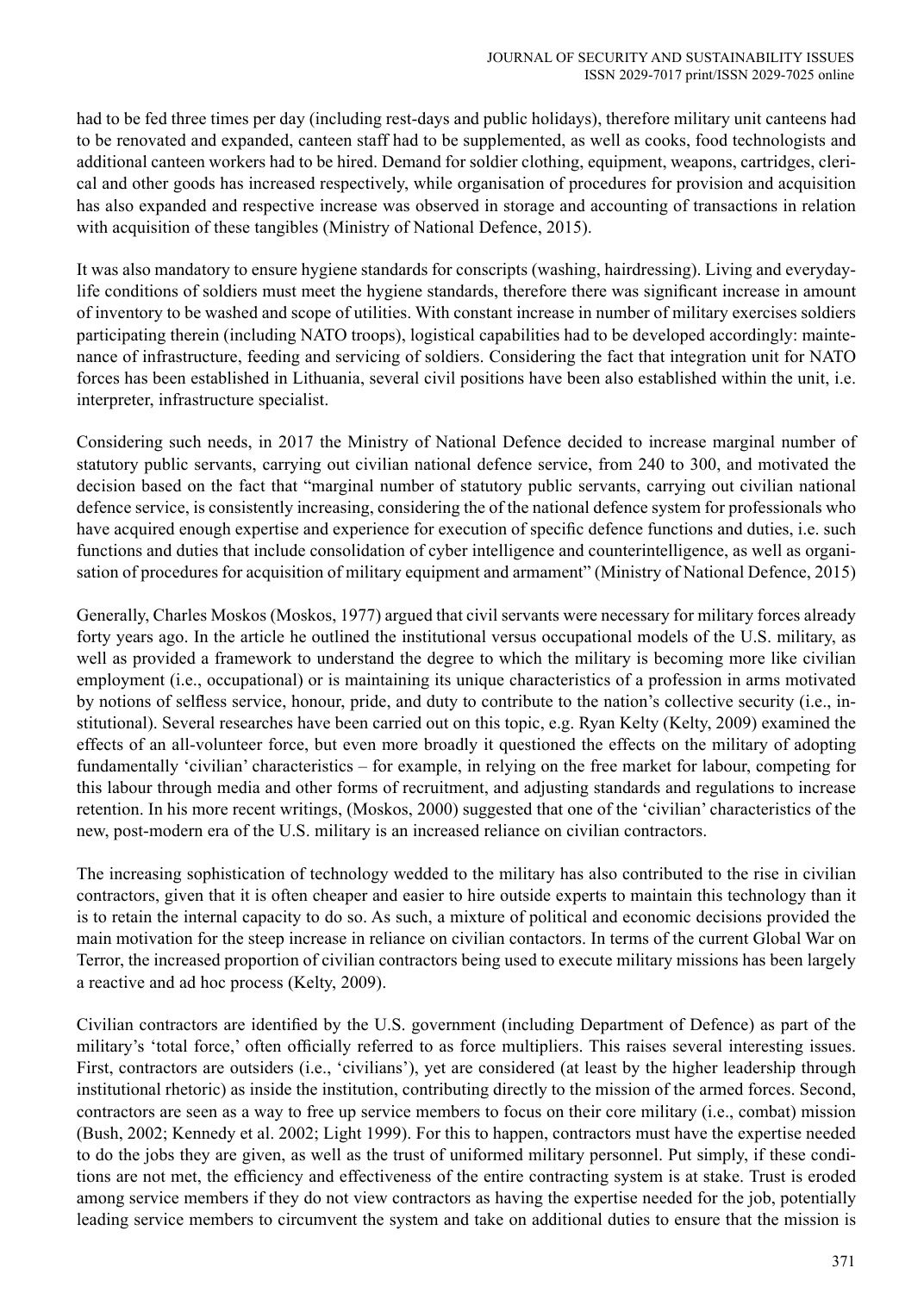accomplished. Obviously, these practices directly contradict the intent and expectations of military outsourcing (Kelty, 2009).

# **2. Motivating Persons to Admit to Service in the Civilian National Defence Service**

It is mandatory to create suitable and efficient motivational system in order to attract civilians to the civilian national defence service. Motivation serves as an impulse that makes you move toward your goal (Pathak, 2007). Military sociology literature distinguishes two different trends for research on motivation, i.e. entry motivation and combat motivation (Medvedevas, 2009). The first one is related to individual motivations to join the national armed forces, mostly during a period of peace, or when citizens are gathering around the flag in case of national crisis or danger. The other trend of research on motivations is most commonly related to combat motivation to put effort, to not resist and survive during military conflicts (Wong, 2006). This form of motivation is being actively researched by military psychologists, since it is closely related to concentration, unity and efficiency of a military unit.

Based on the theory by A.Maslow, the following needs can be distinguished: physiological – to have a job and receive salary that is higher than average; security – to have guaranteed and stable income, social guarantees, qualification increase courses and internships, possibility to retire earlier. Research carried out in the U.S. has revealed that absolute majority of federal servants emphasize occupational safety (70%) and social guaranties (80%) as especially significant factors, leading to self-determination to stay in this sector (Palidauskaitė, 2007); social – to be a part of a community of servicemen, educated, disciplined and cultured people, social status, actively interact with foreign colleagues, to have possibility to go abroad; respect (recognition, appreciation) – to receive military rank at the beginning of service, to be regularly awarded for good results and impeccable service with gratitude letters and medals; self-expression (realisation of potential possibilities, development of creativity and personality, preparedness to execute tasks in different conditions, during military operations and in extreme situations (Medvedevas, 2009).

In order to exploit person's potential, it necessary to assess his/her personal approach to the service, attitude of fulfilment of the service, to determine his/her needs, interests, wishes, what is the most important for him/her at a particular moment, as well as to allow ensuring stimulating fulfilment of one's needs. The way in which individuals shall be informed about the service and international operations may also be of significant importance. Their decisions and actions would be affected even by consequences of previous experiences of people they know or particular people they have found out about from other information sources, therefore dissemination of positive information would also serve in increasing motivation. It is important to know about the objectives of individuals aiming to attain preferred profession, e.g. to have an interesting, non-monotonous work, to get high salary, independently of nature of work, since that respectively shift their behaviour, etc. Besides, motivation among people is determined by expectations that are based on one's opinion on his/her abilities, potential for success; confidence that the service shall allow to achieve expected objectives, as well as realisation of value of proposals and motivators (Medvedevas, 2009; Davydenko et al., 2017; Tvaronavičienė, Razminienė, 2017; Trofimovs, Ivančiks, 2017; Fernández et al., 2017, Grenčíková et al., 2017; Kendiukhov, I.; Tvaronavičienė, M. 2017).

However, motivation can also be determined by hygienic factors causing dissatisfaction. State of demotivation may result from disgust in respect of the work task or conditions, negative emotions, negative information, fear, unsafe environment, military discipline, non-regulated working hours, frequent trips, disconnection from family, etc. (Handy, 1993). Additionally, in accordance with the theory of two factor motivation by F.Herzberg, external motivation will increase due to hygienic factors, such as policy in place in respect of professional within the organisation, their working conditions, remuneration and status (Handy, 1993). According to V. Medvedev, candidates will be even more motivated if the organisation is going to commit to ensure optimal organisation of work, decent remuneration, additional benefits, as well as optimal work and rest conditions, occupational safety, as well as democratic principles for internal life. In general, work must be adapted according to the employee rather than adapting employee to the work, especially in case of shortage of professionals, therefore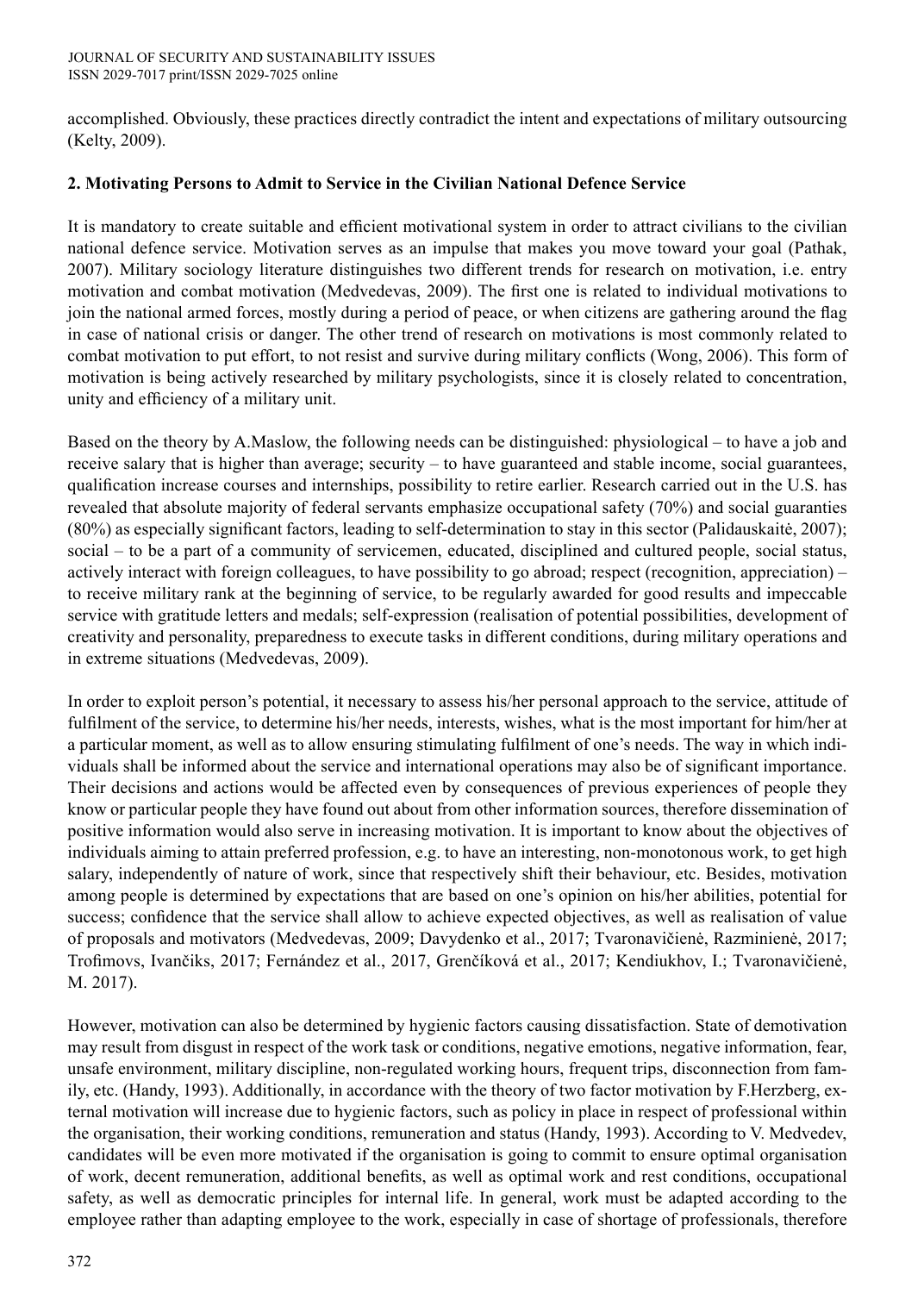suggested opportunities to additional work in public healthcare institutions, maintain and develop practical skills as well as increase qualifications during the service should have motivational effect (Medvedevas, 2009).

As a general practice, special staff administration, recruitment services, units are established within foreign organisations, institutions and systems, or a regular staff if appointed to carry out these functions, who are in direct contact with the candidates, organise targeted meetings, conversations, seminars, assess their determination, needs, interests, expectations, agitate and motivate them to join the organisation. The best results are demonstrated when agitational work is carried out by professionals who are from the same area and of the same social category as the ones being recruited (Dertouzos, 2006).

Rational aim to benefit may encourage individuals to engage in any public activity (independently if it's civilian or military. Content with remuneration for active public activity may result in continuity of the activity, while discontent may lead to cancellation of the activity, therefore it is mandatory to revise possible methods of remuneration for serving in the civilian national defence service. These matters have been broadly discussed by Y.Levy, (Levy, 2007). Scholarly literature distinguishes two principle socially acceptable methods how to remunerate soldier for his/her service, i.e. symbolic reward and material remuneration (Vasiljevas, 2015). Material remuneration is usually provided in direct monetary expression (salary, pension, severance allowance) or in compensatory/funding form, i.e. compensation of additional expenses by a solder for education, accommodation, medical treatment, food and other social services. Symbolic reward is limited to a prestige, respect, social recognition, promoting and maintaining social status as a result of the service (e.g. during both of World Wars, significant numbers of social minorities, ethnical in particular, have battled on the side of allies. They hope for better freedoms and social guarantees once the war is over). Forms of material remuneration are easy to command with civilian environment, while symbolic reward has bigger value among soldiers themselves, since honour and prestige provided to a soldier from civilian environment highly depends on the social context the soldier is situated in (Levy, 2007). For symbolic reward to be valued in the civilian environment, it usually must be easy to convert to other types of rewards, thus it is necessary to emphasize that compensation for the service must be primarily socially acceptable for the civilian part of the society (Levy, 2007).

According to E. Vasiljevas, the army is based on the principle of employee rotation as much as any other public authority. Soldiers worldwide usually retire earlier than civilian employees. Therefore, they usually look for ways to establish themselves in the civilian labour market while they are of working age. Symbolic reward (prestige, respect) is converted to certain practical skills, that are acquired indirectly during the service, yet are stereotypically attributed to soldiers as positive characteristics of a current or former soldier (Vasiljevas, 2015). According to different authors, employers value the following characteristics of former soldiers: 1) discipline, responsibility and ability to orient in bureaucratic structures (Booth B., Kestnbaum M., Segal R. D., 2001); 2), as well as developed ability to work in teams and groups (Levy, 2007).

Levy (2007) states that these two military service motivations cannot be considered as isolated in respect of each other, since they usually do not exist one without the other and act simultaneously. Theoretically, there has never been a single motivation; there has always been such individuals who had a calling to serve, while at the same time for others service was just a way to provide for oneself. Based on the terminology of Moskos (1977), importance of occupations decreases along with increase in significance of institutional motives and vice versa.

Different forms of reward for the service act as certain motivational factors when a soldier is to decide whether to start, continue or cancel military service. Besides the form of material remuneration (e.g. remuneration, pension, severance allowances, accommodation and food expenditure compensation), symbolic reward form is also available in military institutions that usually provides a solder with prestige, respect or easier access to social services within civilian environment. The symbolic reward form is also significant because it allows social minorities to covert the fact of military service fulfilment to a higher social status of full-fledged member of society (Vasiljevas, 2015).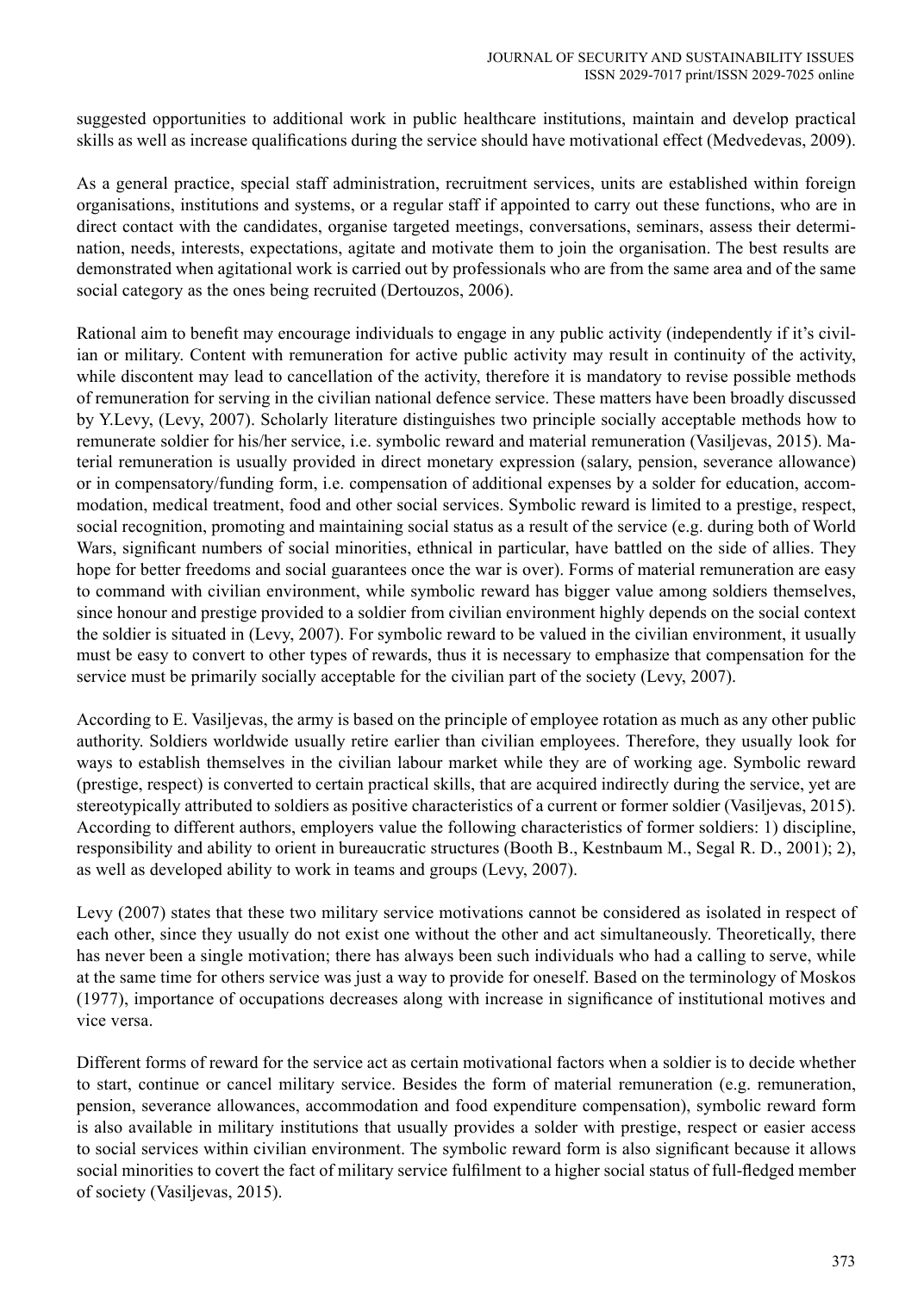### **3. Specific Features of the Civilian National Defence Service: Experience of Lithuania**

The Constitutional Court has ruled within its jurisprudence (Constitutional Court, 2002) that the content of each state function and their execution circumstances must be different in terms of their status and nature of activities. Some state functions are firstly or mostly executed through civil public (and municipal) authorities. Based on the Constitution, both military, militarized and security services are excluded from the civil service. The Constitution provides for differentiated concept of civil public authorities and military as well militarized public authorities. This leads to legal prerequisites to apply differentiated regulation by legislation to relations concerning activities of civil public authorities and military as well as militarized public authorities, also, to establishment of such legal status of persons, working in civil and military as well as militarized authorities, that would have certain specific features (Supreme Administrative Court of Lithuania, 2013).

Law on the Organisation of the National Defence System and Military Service (Official Gazette No. 49-1325, 1998.) (hereinafter – the LONDSMS) establishes the basic principles of organisation, management and control of the national defence system, the procedure for fulfilling military service and provision of servicemen, also specific features of civilian service within the national defence system (Article 1 of the LONDSMS). In accordance with paragraph 1 of the Article 71 of the LONDSMS, civil servants of the national defence system are categorised into: 1) statutory civil servants fulfilling civilian national defence service under contracts on civilian national defence service; 2) other civil servants. Civilian national defence service shall, in accordance with the established procedure, be fulfilled at institutions of the national defence system, other state institutions, also at the military and defence institutions of foreign states and international military and defence institutions, when it is not necessary to be a professional military serviceman to perform official functions, however it is necessary to possess a special knowledge and/or experience in the national defence system, and statutory relations are required due to the specific features of services or the functions performed (paragraph 2 of the Article 71 of the LONDSMS). Taking into account the conditions of paragraph 2 of this Article and the necessity to ensure the high qualification and stability of the civilian personnel of the national defence system, the Government may establish restrictions regarding a part of civil servants of the national defence system who may be subject to the terms and conditions of a contract on civilian national defence service. In compliance with these restrictions, the Minister of National Defence shall establish positions of statutory civil servants of the national defence system (paragraph 3 of the Article 71 of the LONDSMS). The service relations of other civil servants of the national defence system shall be regulated by the Law on Civil Service (paragraph 4 of the Article 71 of the LONDSMS). (Supreme Administrative Court of Lithuania, 2013)

The Statute of Civilian National Defence Service (Official Gazette, No. 73-3348, 2003) (hereinafter – the Statute) regulates conditions and procedure for the civilian national defence services provided for under the Law on Organisation of the National Defence System and Military Service, as well as status and service relations of the persons admitted into active military service (Article 1 of the Statute). Civilian national defence service is a part of the public service that has specific features established by the Statute and the Law on Organisation of the National Defence System and Military Service (Paragraph 1 of the Article 2 of the Statute). When assessing the significance of legal norms, established in the General provisions of the aforementioned legislation, in applying specific legal regulation mechanisms for public services in practice, it should be taken into consideration that these laws are considered as systemic legislation. It should be noted that, besides the specified principal legislation, significant part of the Civilian National Defence Service relations is regulated by the Law on Public Service. This is the law that regulates individual relations of the Civilian National Defence Service, such as: provides for admission requirements for civilian national defence service; provides for activities inconsistent with civilian national defence service; provides for certain grounds for dismissal of statutory servants from the civilian national defence service (for instance, for outrage or when a person, who had admitted statutory servant to take position, fails to fulfil his/her duties); regulates conditions and procedure for transferring statutory servant to another position; provides for conditions for imposition of disciplinary sanctions; provides for material responsibility of statutory servants; regulates remuneration for work of statutory servants; provides for unpaid leave, leave for increasing qualifications, leave for participating in aid provision projects financed by the European Union and international organisations, or projects for development cooperation and democracy support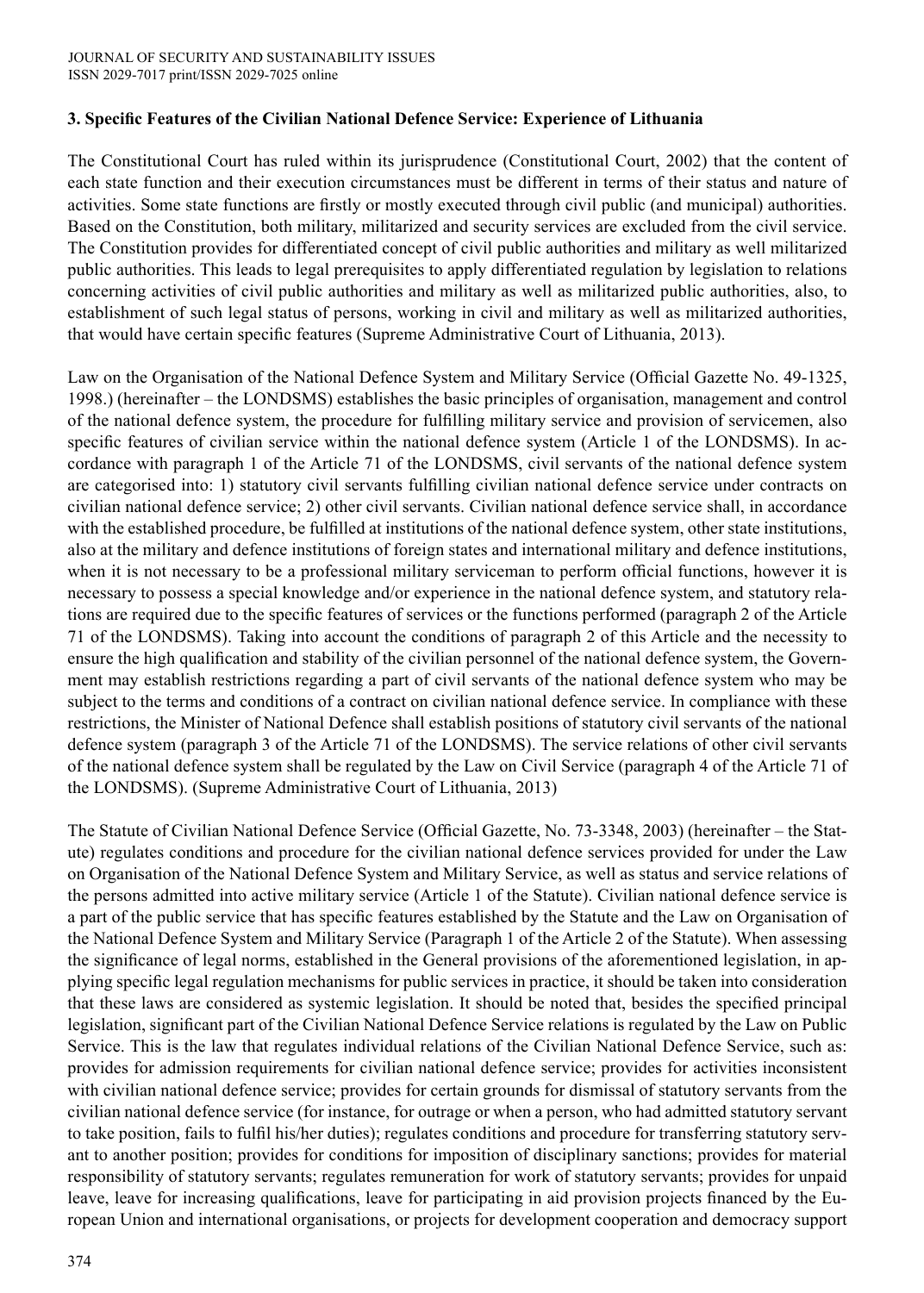projects, leave for transferring statutory servant to other position; provides for social and other guarantees for statutory servants; provides for procedure for execution of trainings for statutory servants.

In order to carry out service in the civilian national defence service, particular requirements must be met. Applicants are subject to strict requirements, established in several legal acts. In accordance with the Law on Public Service, only natural persons subject to following requirements can be admitted to the civilian national defence service: being a person of integrity; Lithuanian citizenship; command of the Lithuanian Language; education necessary for discharging the duties of a public servant (Official Gazette No. 66-2130, 1999). Additionally, a person must meet the requirements imposed for candidates under the Law on Approval and Implementation of the Statute of the Civilian National Service: must have basic military qualification or had special military training course or is specifically trained to serve in the civilian national defence service; must have sufficient expertise and experience to fulfil specific functions and duties in the national defence system; must be suitable for the civilian national defence service based on the health state; must comply with the requirements necessary to issue permission to work or familiarise with classified information, given that it is mandatory to have such permission according the position; must be at least 18 years of age and not older than the old-age retirement age provided for in the Law on State Social Insurance Pensions. The Minister of National Defence can define additional requirements, such as physical stamina, knowledge of foreign languages, etc., for persons joining the civilian national defence service in certain institutions of the national defence system (Official Gazette, No. 73-3348, 2003).

As mentioned above, persons applying to the civilian national defence service must conclude an agreement. The civilian national defence service agreement is a written agreement concluded between the civilian national defence service and a person, pursuant to which the Ministry of National Defence admits a person to the civilian national defence service and the person voluntarily commits to fulfil the service following the condition and procedure provided for under legislation, to admit into civilian national defence service for at least 3 years, and not less than 2 years following the last training or qualification increase under the funds of the civilian national defence or with its referral, but not longer than the old-age retirement age provided for in the Law on State Social Insurance Pensions, i.e. 65 years for males and 62 years for females. Shorter agreement validity period, as defined by the Minister of National Defence, can be applied when concluding agreements with statutory servants within the international operation military unit. Upon expiration of the agreement, it can be extended by will of the parties for a new term (3 or 2 years). Civilian national defence service agreements are concluded by the Minister of National Defence and his/her authorized persons. Statutory servants are appointed to positions by the Minister of National Defence and his/her authorized persons (Official Gazette, No. 73-3348, 2003). Service agreement must be concluded pursuant to the provisions of the Directive 533/91/EEC. Part 2 of the Article 2 of the Directive provides for list of information that is required to be provided to an employee (parties of the employment agreement; place of work; title, nature and rank (grade) or category of the position and employee is hired for; detailed definition of the nature of work; work start time; period of placement in case of temporary placement; total amount payable for employee's work; defined warning period that must be observed by the employer and during which an employee has a right to terminate the employment agreement; given that such period is not possible to define when providing information to an employee, then approach for defining such period must be specified; additional amounts of money that a working person may receive; length of employee's working day or week; where possible, information about working conditions, etc. provided for in the collective agreement) (Council Directive 533/91/EEC, 1991). Since the Directive applies both to the employment agreement and employment relationship, conclusion of the service agreement is also subject to the provisions of the Directive 533/91/EEC by including the requirements specified under the agreement into the standard form of the agreement.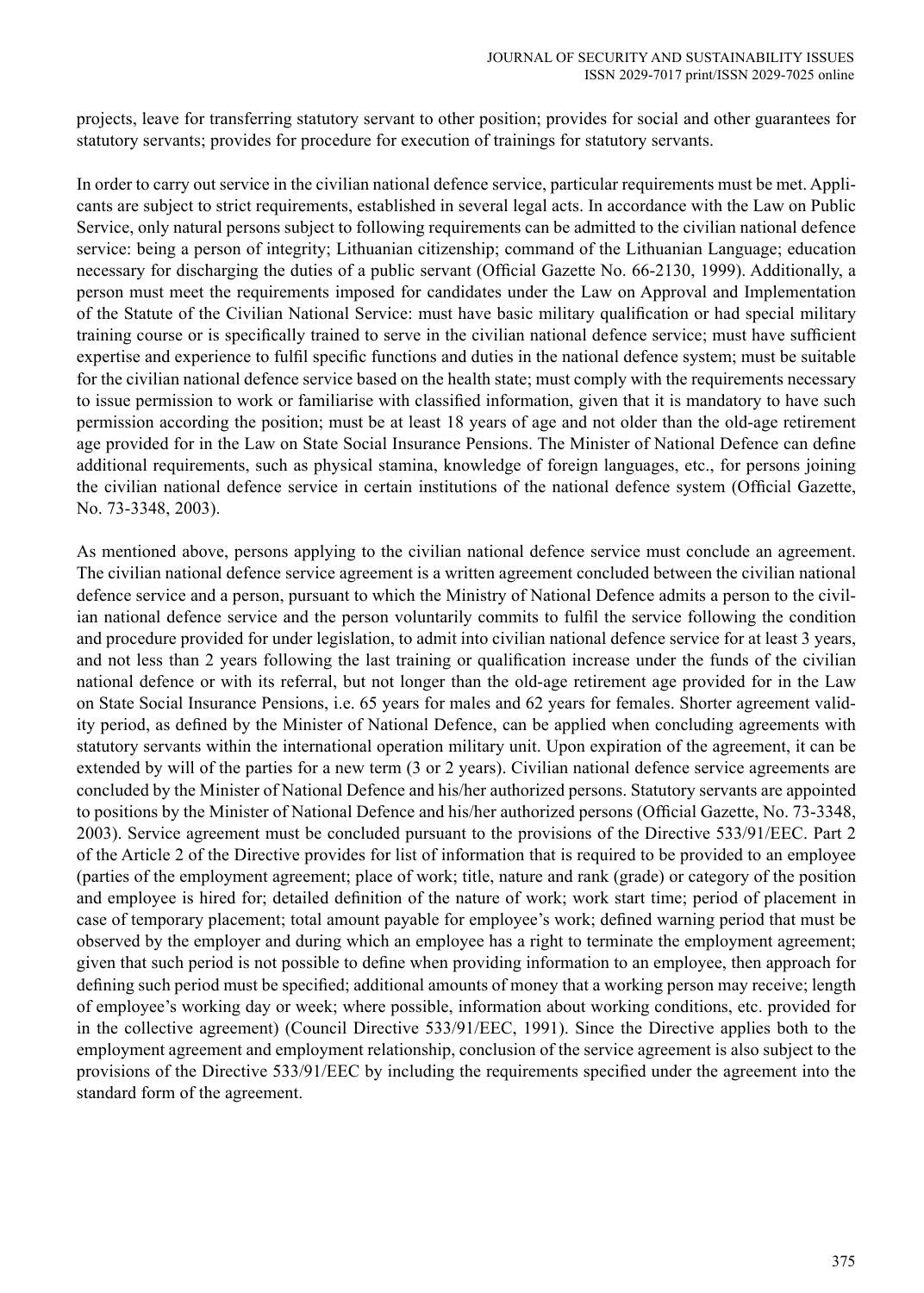# **4. Specific Features of the Civilian National Defence Service: Experience of Ukraine**

National defense as one of the spheres of protection of vital interests of a man and citizen, society and the state, in which sustainable development of society is ensured, timely detection, prevention and neutralization of real and potential threats to national interests as a component of national security is regulated by the Law of Ukraine «On Fundamentals of National Security of Ukraine» (2003). In particular, the Law of Ukraine «On Fundamentals of National Security of Ukraine» refers to the priorities of national interests "protection of state sovereignty, territorial integrity and inviolability of state borders, prevention of interference in internal affairs of Ukraine" (Article 6); identifies threats to the national interests and national security of Ukraine in particular in the area of state security, military and security of the state border of Ukraine (Article 7), and also outlines specific directions of the state policy in addressing the corresponding threats, including those in the specified areas (Article 8).

The relevant laws determine the list and scope of competence of specific subjects for the provision of national defense. In turn, the definition of the sphere of civil service in the national defense sector is defined in the area of assessment of the relevant subjects through the prism of the content of the category «civil service».

According to one of the most widespread views on the classification of the public service, the civil service along with the militarized service is one of the components of the public service. So the definition of the limits of content and belonging to the civil service lies in the plane of the ratio of civilian and militarized service. The militarized service is characterized by special tasks and purpose, a special order of formation and service, special requirements for vocational training. The special characteristics of the militarized service are: the implementation of the security function, which is to protect and defend the rule of law and order, the territorial integrity and defense of the state, the protection of the life and health of citizens; the possibility of coercion; the existence of a clear system of subordination, mandatory orders. In addition, employees of the militarized service have special external attributes (uniforms, external honors), they are given special titles. Civil service is a service of the professional staff of officials, that is, persons providing the functioning of state authorities and local self-government bodies. In Europe, this kind of service is usually called a civilian service, which also allows distinguishing it from the militarized service and fulfilling the main duty of these officials – to serve the community (Kuzmenko, 2012).

Article 6 of the Law of Ukraine «On Military Duty and Military Service» (1992) stipulates that military positions (staff positions to be replaced by servicemen) and their respective military titles shall be envisaged in states (staffed drawings) of military units, ships, military units management, institutions, organizations, higher military educational institutions and military training units of higher educational institutions. In turn, individual military positions in peacetime may be replaced by civilians in accordance with the procedure established by the Ministry of Defense of Ukraine or by reservists in accordance with the procedure established by the General Staff of the Armed Forces of Ukraine (under terms of a fixed-term employment contract). In particular, the Provisional list of military positions of the Armed Forces of Ukraine, which in peacetime may be replaced by civilians (on terms of a fixed-term employment contract) to positions which, in peacetime, may be replaced (by the terms of a fixed-term employment contract) by civilians, for example: on-board aircraft technician, on-board engineer, instructor, geodesist, chief engineer, energy engineer, engineer-inspector, inspector, cartographer, helicopter commander, ship commander, ship commander-pilot instructor, pilot, Chief of Officers' House, officer-political scientist, officer-psychologist, assistant flight officer, assistant ship commander, assistant leading engineer, leading engineer, leading test engineer, senior aviation instructor, senior aircraft technician, senior aircraft technician-instructor, senior flight engineer, senior in-flight engineer-instructor, senior technician, deputy head of the commission, doctor, chief of the cabinet, intern, leading surgeon, leading therapist, senior doctor, engineer, chief engineer, chief engineer - deputy chief of unit, deputy chief of the hospital, chief of medical service, head of the faculty, aircraft specialist (total 601 names of military posts) (2017).

A fixed-term employment contract, with the help of which the replacement of certain military positions is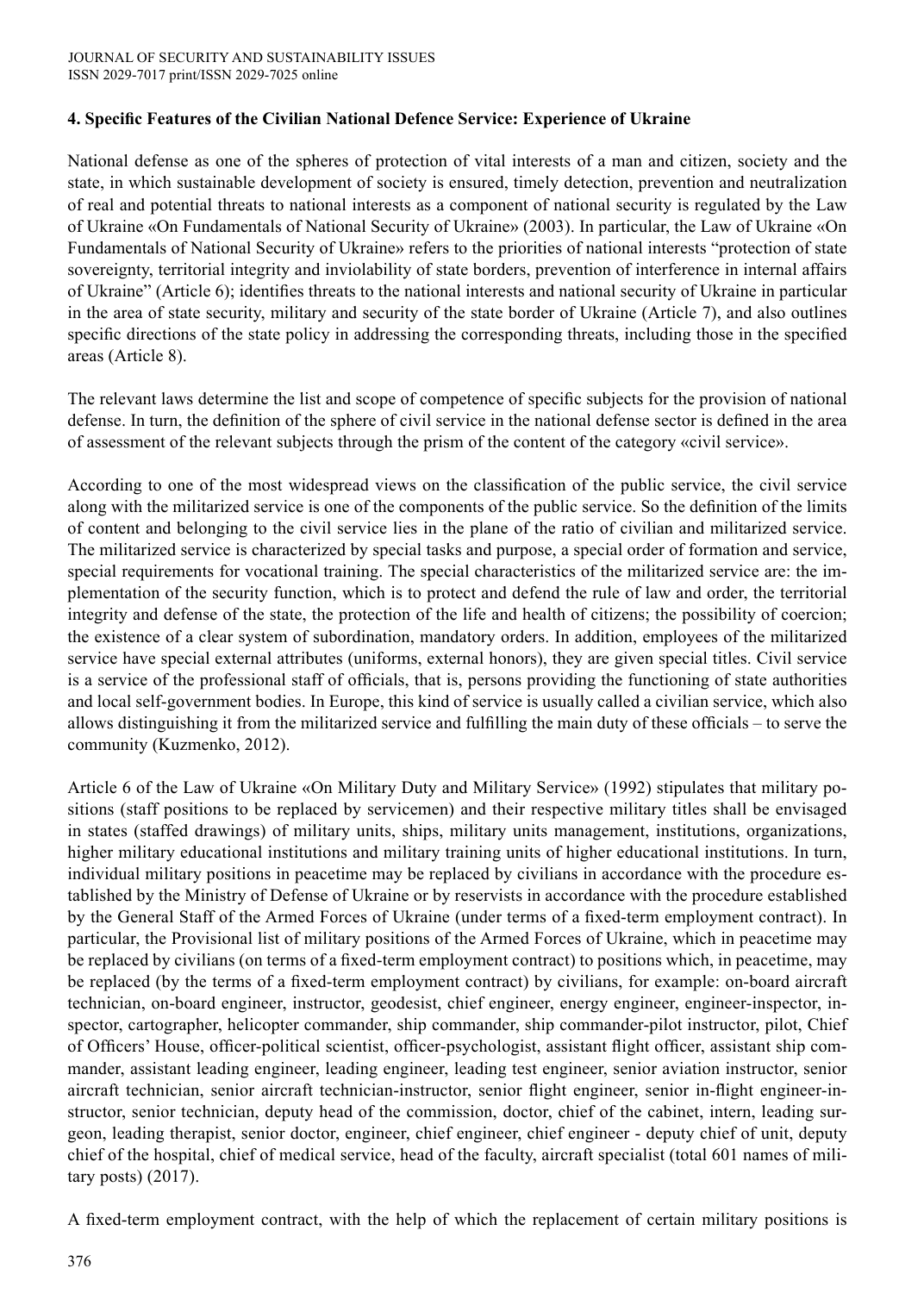carried out, is made between the employee and the commander (chief) of military units, institutions, establishments and organizations, which includes posts that may be substituting. In case of necessity to appoint an employee to a military post, which according to the nomenclature of positions for appointment of servicemen is assigned to the authority of another official, replacement of this post is carried out only after obtaining written permission of such official.

In this case, if the corresponding position is subject to replacement on the basis of the conducted competition, the latter shall be announced only after obtaining a written permit of an official, to the nomenclature of positions for the appointment of servicemen which assigned such a post.

The term of a fixed-term employment contract with employees who replace vacant military positions is determined prior to appointment to this position of a serviceman. In the case of the acceptance of employees for positions, staffed by female servicemen, for the period of their pregnancy and childbirth, as well as for posts, staffed by servicemen for the period of their child-care leave, the term of the fixed-term employment contract is determined until the return of servicemen, who hold these positions, from pregnancy and childbirth or childcare leave.

The statement indicates that civilians may substitute military positions and, accordingly, perform the functional duties of servicemen (in the national defense sector), mainly as an exception, and only in peacetime, in accordance with the List of Professional Names of Workers of the Armed Forces of Ukraine (2016) developed on the basis of the Classifier Professionals of DK 003:2010, approved by the order of the State Consumer Standard of Ukraine dated 28.07.2010 № 327 (2010).

However, according to the general rule, the work, which may be provided by specialists, including civilian professions, in the Armed Forces of Ukraine should carry out by servicemen.

The above provides grounds for arguing that the civil service in the national defense sector is inextricably linked with passing militarized service. These types of public service are conducted within the framework of one public administration. For example, the personnel of the State Service for Special Communications and Information Protection of Ukraine include servicemen, state officials and other employees (2006). A similar approach to the structuring of personnel is also characteristic for the National Guard of Ukraine, civil protection agencies and the State Border Guard Service of Ukraine.

Moreover, in case of the district, regional state administration's acquisition of the status of a district or regional military administration , the posts of state officials in such administrations may be replaced by servicemen of military formations established in accordance with the laws of Ukraine, by persons of ordinary and commanding members of law enforcement agencies, civil defense services, who are sent there in accordance with the procedure established by law for the performance of tasks in the interests of the state's defense and its security (Article 4 of the Law of Ukraine «On the Legal Regime of Martial Law») (2015).

A general conclusion can be drawn, that the status civilian national defence service (civil service in the national defense sector) in Ukraine is understood and defined in a similar way to Lithuania: These officials have fixedterm contracts, they become subordinate to the officers of the National Defense System, and they occupy the positions of those specialists who are lacking in the national defense system.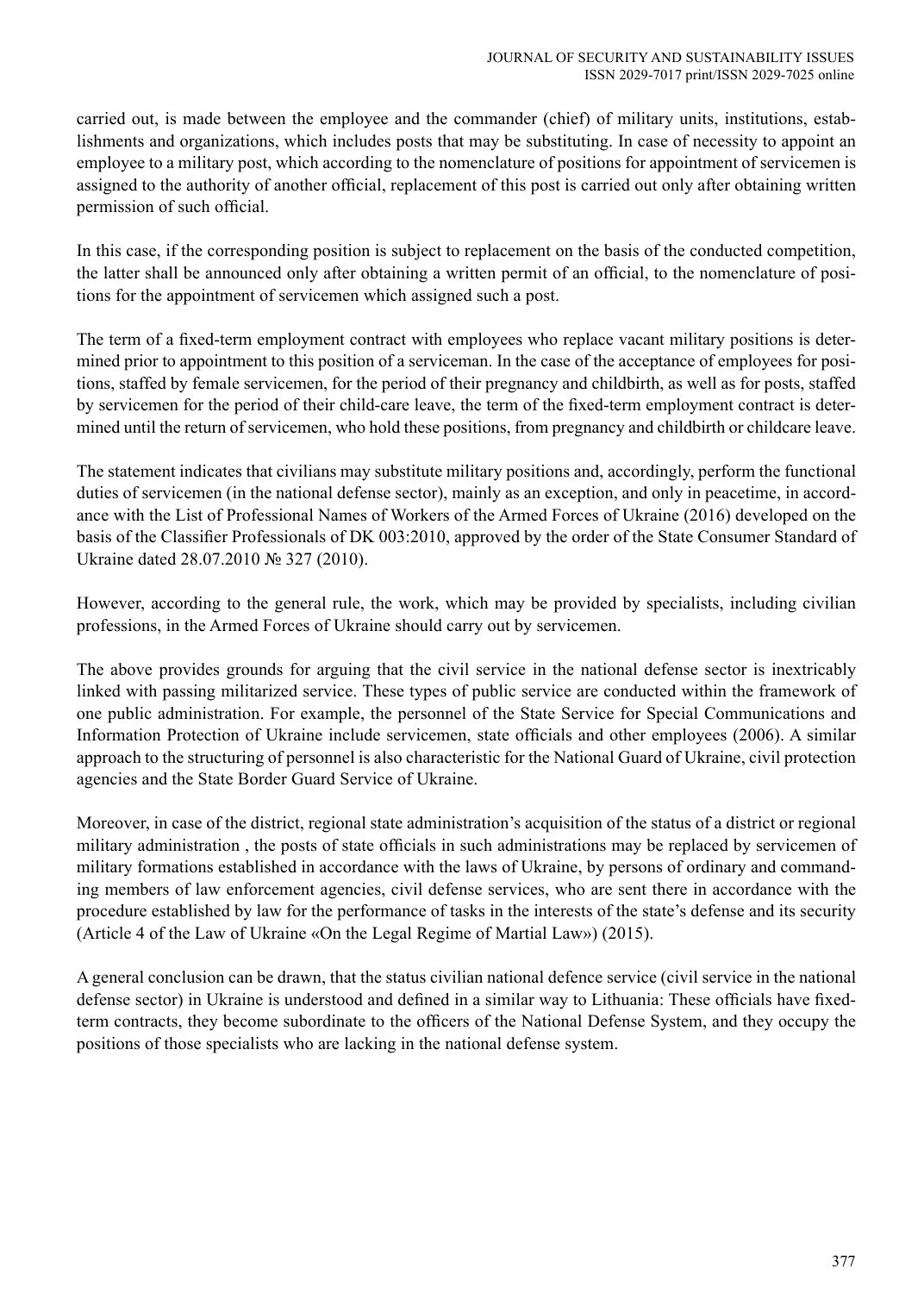## **Conclusions**

1. With increase in external threats, there is a need to consolidation and expand armed forces of both the Republic of Lithuania and Ukraine, including increase in number of statutory servants in the civilian national defence service. Professionals from other (non-military) areas are to be admitted that are required by the army in order to efficiently perform defence functions.

2. Different forms of reward for the service also act as certain motivational factors when a soldier is to decide whether to start, continue or cancel military service. Besides the form of material remuneration (e.g. remuneration, pension, severance allowances, accommodation and food expenditure compensation), symbolic reward form is also available in military institutions that usually provides a soldier with prestige, respect or easier access to social services within civilian environment. The symbolic reward form is also significant because it allows social minorities to covert the fact of military service fulfilment to a higher social status of full-fledged member of society

3. Civilian national defence service can be defined both as quasi-military and as quasi-civilian at the same time. The service there is carried out by civilians turned into statutory servants, while service relations are regulated not only by the legislation attributable to the national defence system, but also by the Law on Public Service, which is considered as a civilian legislation.

4. Thus, the peculiarities of civil service in the national defense sector in Ukrine are as follows:

1) civil service in the sphere of national defense as a public professional activity combines two levels: internal (organizational) - refers to personnel service and external issues (law enforcement) - concerns the performance of tasks and functions in the national defense sector;

2) civil service in the national defense sector is inextricably linked with a militarized service that manifests itself: a) in the joint service within a single public administration; b) in case of the replacement of the positions of civil servants of military administrations by militarized service representatives; c) when replacing certain military positions in the Armed Forces of Ukraine by civilians (on terms of a fixed-term employment contract);

3) civil service in the national defense sector is often called upon to perform a secure role in the implementation of the main tasks by specially authorized subjects (their officials) in this area;

4) the legal regulation of civil service in the national defense sector is characterized by dualism, which consists in regulating the issues of passing in two directions: general (Law of Ukraine «On Civil Service») and special (for example, the Law of Ukraine «On Prosecutor's Office»).

5. The status civilian national defence service (civil service in the national defense sector) in Ukraine is understood and defined in a similar way to Lithuania: These officials have fixed-term contracts, they become subordinate to the officers of the National Defense System, they occupy the positions of those specialists who are lacking in the national defense system.

#### **References**

Booth B.; Kestnbaum M.; Segal R. D. 2001. Are Post-Cold War Militaries Postmodern?, *Armed Forces & Society*. 27(31): 319-342. DOI: https://doi.org/10.1177/0095327X0102700301

Bush, George W. 2002. The President's Management Agenda. Retrieved October 15, 2007. Available on the Internet: <www. whitehouse.gov/omb/budget/fy2002/mgmt.pdf>

Classifier of professions DK 003: 2010 (Annex A): Order of State Consumer Standard of Ukraine dated 07.28.2010 № 327. Available on the Internet: http://zakon2.rada.gov.ua/rada/show/va327609-10

Council Directive of 14 October 1991 On an employer's obligation to inform employees of the conditions applicable to the contract or employment relationship (91/533/EEC). Available on the Internet: <http://eur-lex.europa.eu/legal-content/EN/TXT/HTML/?uri=CEL EX:31991L0533&from=LT>

Davydenko, V.; Kaźmierczyk, J.; Romashkina, G. F.; Żelichowska, E. 2017. Diversity of employee incentives from the perspec-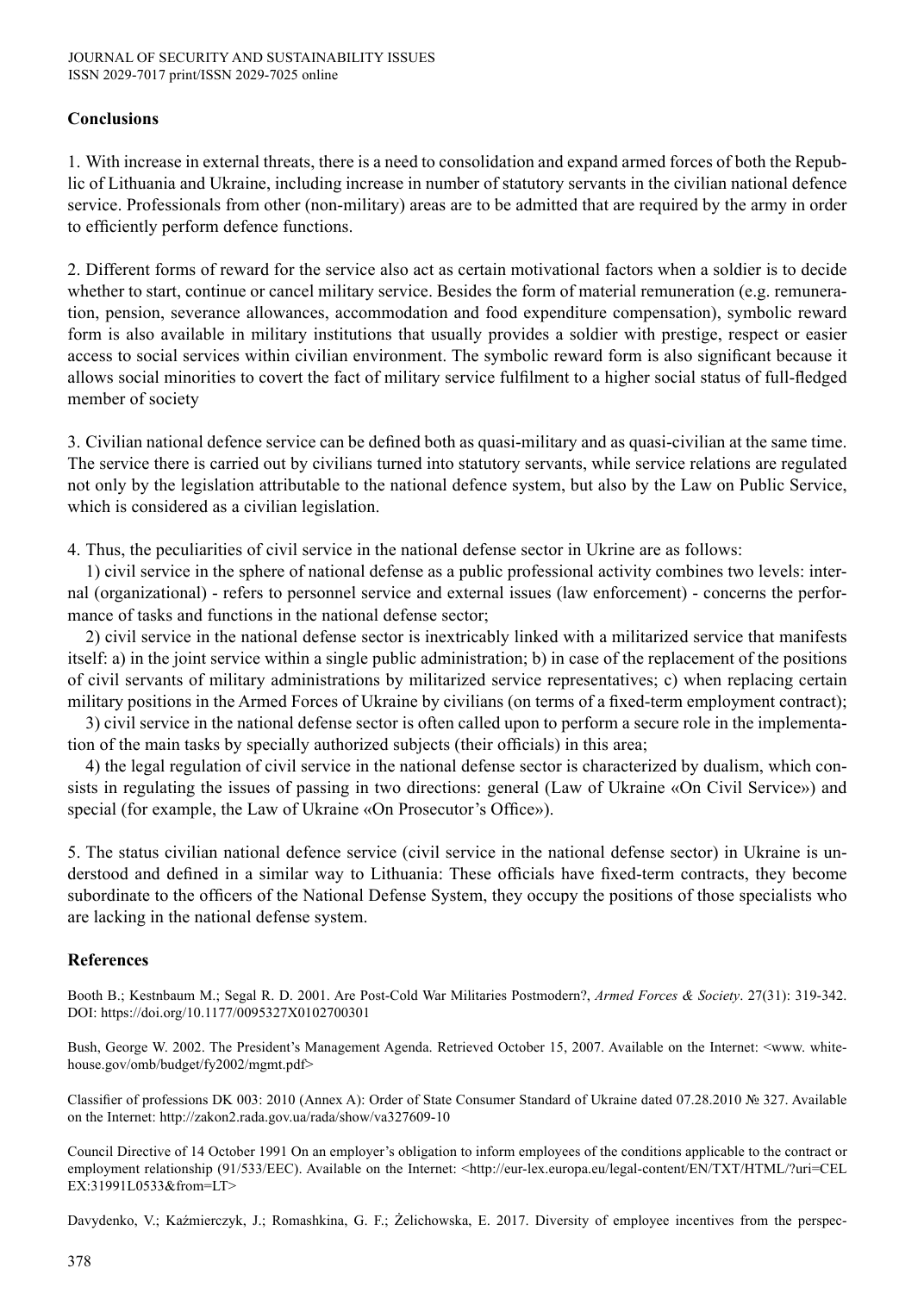tive of banks employees in Poland - empirical approach, *Entrepreneurship and Sustainability Issues* 5(1): 116-126. DOI: https://doi. org/10.9770/jesi.2017.5.1(9)

Dertouzos J.N.; Garber S. 2006. Human Resource management and army recruiting: Analyses of Policy Options. Available on the Internet: https://www.rand.org/content/dam/rand/pubs/monographs/2006/RAND\_MG433.pdf

Establishment of additional civilian positions suggested with an increase in a number of soldiers in the Lithuanian Army. *The Ministry of National Defence. Vilnius.* Available on the Internet: http://kam.lt/lt/naujienos\_874/aktualijos\_875/didejant\_kariu\_skaiciui\_lietuvos\_ kariuomenes poreikiams bus siuloma steigti papildomas civiliu pareigybes

Fernández, A.; Calero, S.; Parra, H.; Fernández, R. 2017. Corporate social responsibility and the transformation of the productive matrix for Ecuador sustainability, *Journal of Security and Sustainability Issues* 6(4): 575-584. DOI: https://doi.org/10.9770/jssi.2017.6.4(4)

Grenčíková, A.; Guščinskienė, J.; Španková, J. 2017. The role of leadership in motivating employees in a trading company, *Journal of Security and Sustainability Issues* 7(2). DOI: https://doi.org/10.9770/jssi.2017.7.2(6)

Handy, Ch. 1993. *Understanding Organizations*. London: Penguin Books.

Kaźmierczyk, J.; Aptacy, M. 2016. The management by objectives in banks: the Polish case, *Entrepreneurship and Sustainability Issues* 4(2): 146-158. https://doi.org/10.9770/jesi.2016.4.2(3)

Kendiukhov, I.; Tvaronavičienė, M. 2017. Managing innovations in sustainable economic growth, *Marketing and Management of Innovations* No 3: 33 – 42. DOI: https://doi.org/10.21272/mmi.2017.3-03

Kennedy, J. F.; Holt, T.D.; Ward, M. A.; Rehg, M.T. 2002. The Influence of Outsourcing on Job Satisfaction and Turnover Intentions of Technical Managers, *Human Resource Planning* 25(1): 23-33. Available on The Internet: <http://www.dtic.mil/dtic/tr/fulltext/u2/ a377083.pdf>

Kuzmenko O.V. 2012. *Course of administrative law of Ukraine. Tutorial*. Gen. Ed. V.V. Kovalenko. Kharkiv: Yurincom Inter.

Law on Approval and Implementation of the Statute of the Civilian National Service of the Republic of Lithuania, 2003. *Official Gazette*, 73-3348.

Law on Establishment of Principle Structure of the Army of the Republic of Lithuania in 2016 and Estimated Principal Structure of the Army in 2021, as well as on Approval of Marginal Numbers of Soldiers in the National Defence System and Marginal Number of Statutory Civil Servants in 2016 and 2021 of the Republic of Lithuani, 2015. *TAR*, 2015-10694.

Law on Organisation of the National Defence System and Military Service of the Republic of Lithuania, 1998. *Official Gazette*, 49-1325.

Law on Public Service of the Republic of Lithuania, 1999. *Official Gazette*, 66-2130.

Levy Y. 2007. Soldiers as laborers: A theoretical model. Houten: Springer Science + Business Media B. V.

Light, P. C. 1999. The True Size of Government. Washington, DC: Brookings Institution Press.

Medvedevas, V. 2009. *Kaunas medical university student motivation to serve in the Lithuanian armed forces*. Kaunas: Kaunas University of Medicine.

Moskos, Ch. C. 1977. From Institution to Occupation: Trends in Military Organization, *Armed Forces & Society* 4(1): 41 -50.

Moskos, Ch. C. 2000. Toward a Postmodern Military: The United States as a Paradigm. In *The Postmodern Military: Armed Forces After the Cold War*, ed. Moskos, C.; Williams, J.A.; Segal, D.R. New York: Oxford University Press.

Order of the Ministry of Defense of Ukraine dated 19.10. 2015, № 543 "On Approval of the List of Professional Names of Work of the Armed Forces of Ukraine and the List of Accounting Specialties of the Armed Forces of Ukraine", 2016. *Official Bulletin of Ukraine*, № 91.

The Law of Ukraine "On Military Duty and Military Service", 1992. *Bulletin of the Verkhovna Rada of Ukraine*, № 27.

Law of Ukraine "On the Fundamentals of National Security of Ukraine", 2003. *Bulletin of the Verkhovna Rada of Ukraine*, № 39.

Law of Ukraine "On the Legal Regime of Martial Law", 2015. *Bulletin of the Verkhovna Rada of Ukraine,* № 28.

The order of the Ministry of Defense of Ukraine dated 29.05.2017, № 292 "On the replacement in peacetime of certain military positions